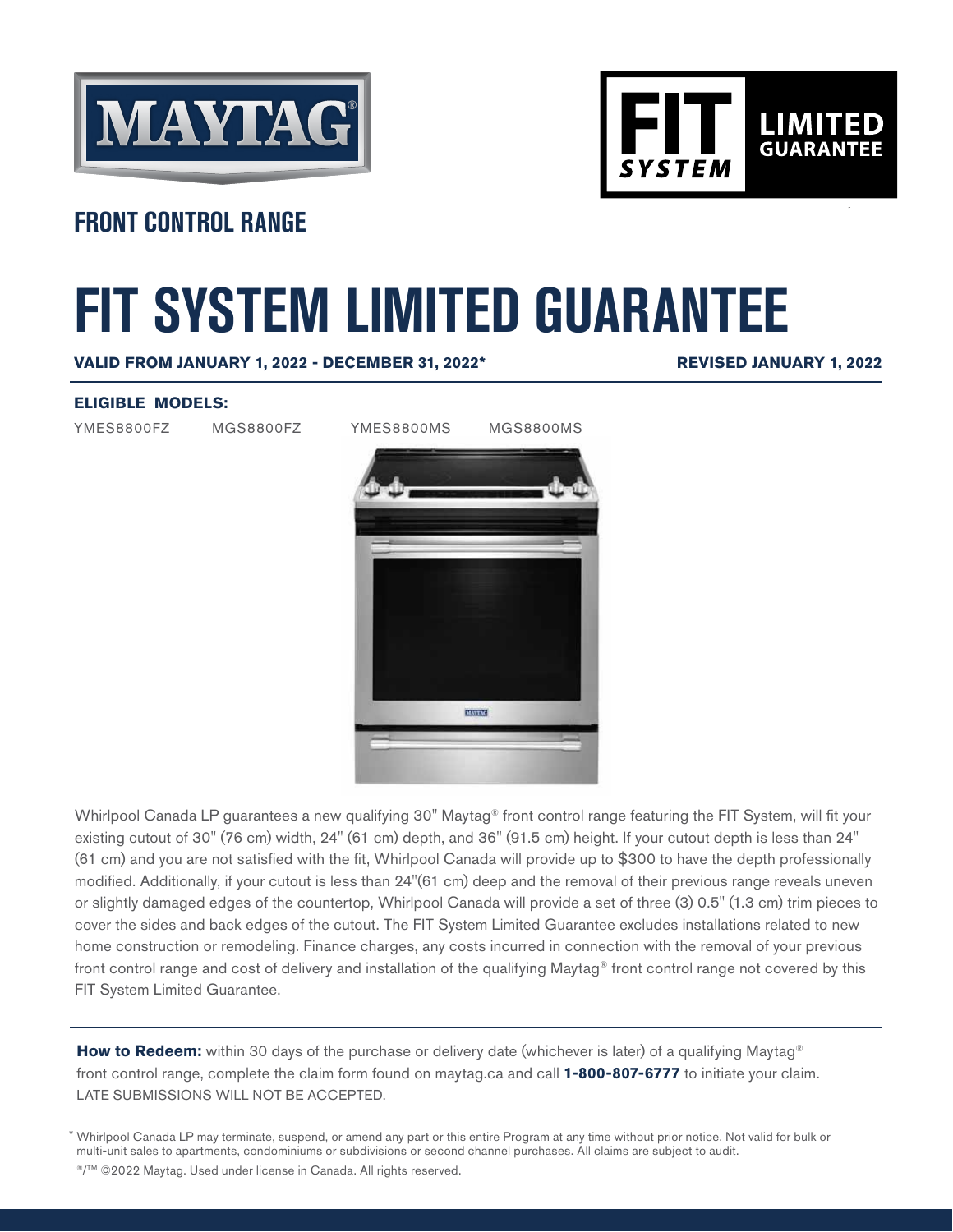

# **FIT SYSTEM LIMITED GUARANTEE**



### **VALID FROM JANUARY 1, 2022 - DECEMBER 31, 2022\* REVISED JANUARY 1, 2022**

You may obtain a printable copy of this certificate at maytag.ca

#### IMPORTANT! Contact the Whirlpool Canada Customer Experience Center toll free at 1-800-807-6777 BEFORE making countertop cut-out modifications.

Subject to the terms set forth herein, Whirlpool Canada LP guarantees a qualifying new 30" Maytag® front control range featuring the FIT System will fit your existing cut-out of 30" (76.2cm) width, countertop depth of 24"–25"(60.96cm–63.5cm), cabinet depth of 23"–24" (58.42cm–60.96cm), and countertop height of 36" (91.44cm). If your countertop cut-out depth is less than 24" (60.96cm) and you are not satisfied with the fit of your new Maytag® 30" (76.2cm) front control range, and contact Whirlpool Canada LP within 30 days of purchase or delivery date, Whirlpool Canada LP will provide up to \$300 toward the cost of professionally modifying the depth of your countertop cut-out. In addition, if your countertop cut-out depth is less than 24" (60.96cm) and removal of your old range reveals uneven or slightly damaged edges on the sides of your countertop cut-out, Whirlpool Canada LP will provide a set of three (3), each 1/2 inch (1.27cm) wide trim pieces which are designed to cover up to ½ inch (1.27cm) of the side and back edges of your countertop cut-out. The FIT System Limited Guarantee covers replacement installations in your existing cut-out and is not valid for appliance installations related to new home construction or remodeling. In unusual circumstances, the \$300 maximum countertop cut-out modification allowance may not cover the full cost of modifying your countertop cut-out depth; you are solely responsible for all costs that exceed the \$300 maximum countertop cut-out modification allowance. Whirlpool Canada LP makes no other guarantees as to the proper fit of your new Maytag brand 30" (76.2cm) front control range other than as set forth herein.

QUALIFIED MODELS :

YMES8800FZ MGS8800FZ YMES8800MS MGS8800MS

LIMITATION OF REMEDIES AND EXCLUSION OF INCIDENTAL AND CONSEQUENTIAL DAMAGES : This FIT System Limited Guarantee applies only to countertop cut-out modification in replacement installations; it does not apply to the major appliance. For product information, see the use and care guide provided by the manufacturer. Your sole and exclusive remedy under this Limited Guarantee shall be the cost of countertop cut-out modification, up to a maximum of \$300. Whirlpool Canada LP shall not be liable for any damage done to your home or property, caused by you or any third party, during installation of the major appliance or countertop cut-out modification. Whirlpool Canada LP shall not be liable for incidental or consequential damages.

FOLLOW THESE STEPS TO SUBMIT A FIT SYSTEM LIMITED GUARANTEE CLAIM: Within 30 days of the purchase or delivery date (whichever is later) and prior to countertop cut-out modification, complete the claim form below and contact the Whirlpool Canada Customer Experience Center toll free at 1-800-807-6777 to initiate your claim.

Within 90 days of the purchase or delivery date (whichever is later), mail the following documents to the address provided by the FIT System Limited Guarantee Customer Experience Representative :

- This completed and signed claim form;
- a legible copy of your sales receipt dated between January 1, 2022 and December 31, 2022 and proof of the delivery date, if utilizing the delivery date to calculate the 30/90-day claim periods;
- A dated invoice or receipt from a professional installer or contractor stating the cost to modify your existing countertop cut-out.

Whirlpool Canada LP may terminate, suspend, or amend any part or this entire Program at any time without prior notice. Not valid for bulk or \* multi-unit sales to apartments, condominiums or subdivisions or second channel purchases. All claims are subject to audit.